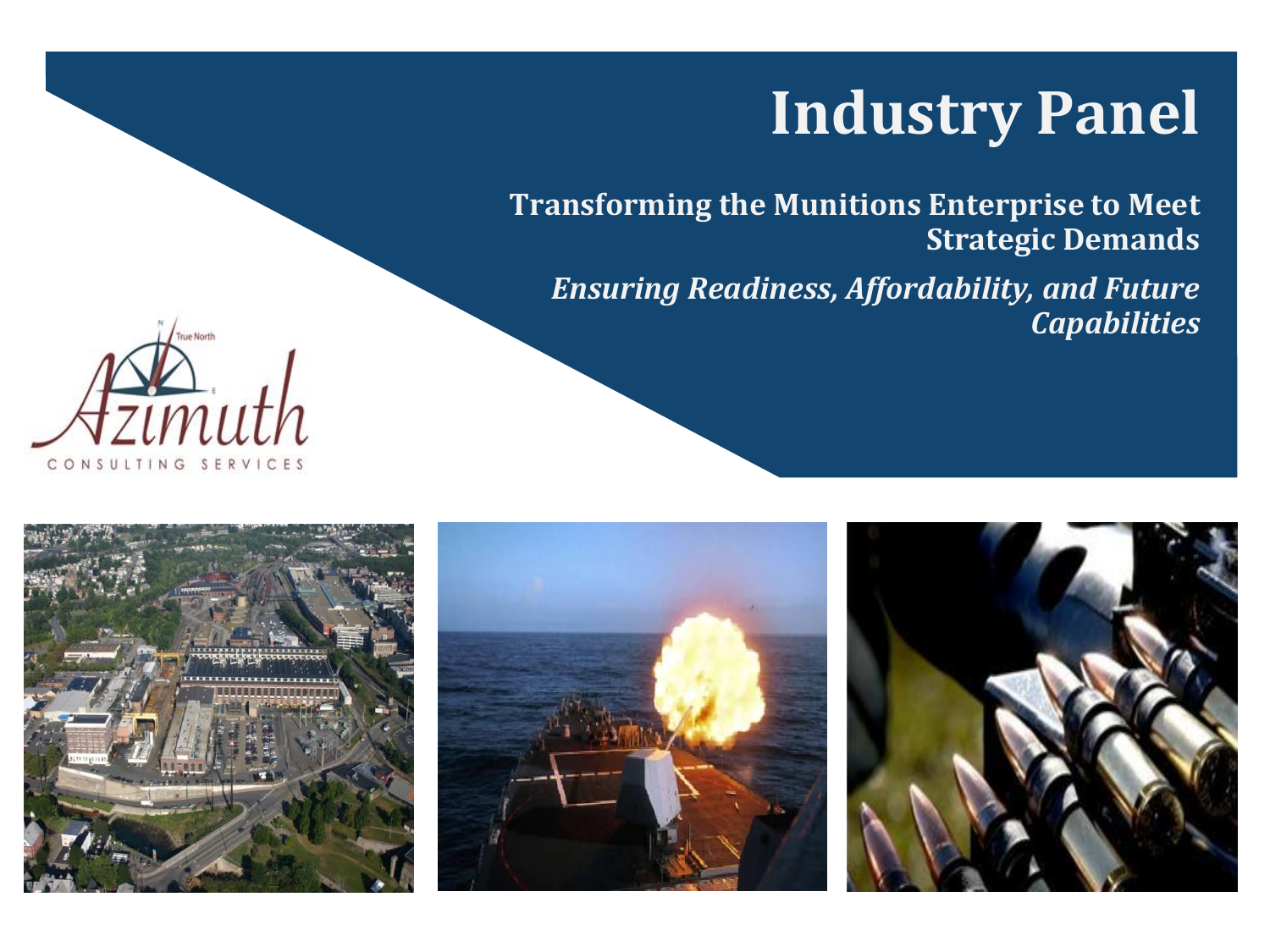### **Panel Members**

- Moderator:
	- Kevin Knotts; President and CEO of Azimuth Consulting Services
- Panel Members
	- Todd S. Anderson; President of AMTEC Corporation
	- Steve Dart; President and CEO of EXPAL USA
	- Joseph A. Fedeler; Director of Defense Products Group, NovaTech
	- John Fleitz; Vice President of Sales and Business Development for Chemring Countermeasures USA
	- Michael A. Kahn; President, Defense Systems Group, Orbital ATK
	- Timothy M. McAuliffe; Vice President and General Manager, Medium Caliber Ammunition and Weapon Systems Business Unit of General Dynamics Ordnance and Tactical Systems.
	- Michael H. Yoh; President and CEO Munitions and Government business of Day & Zimmermann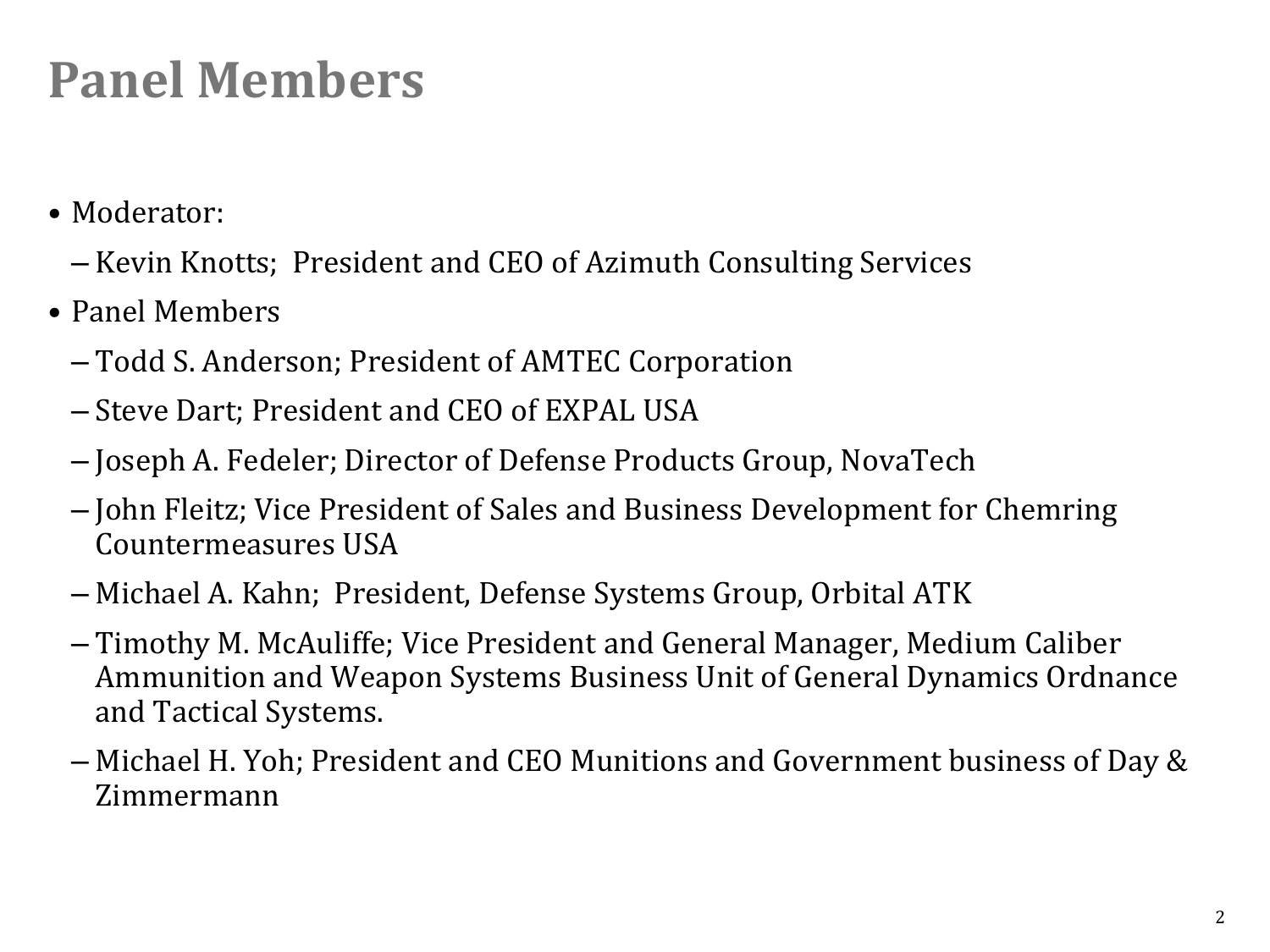## **Rules of Engagement**

- Short overview: our environment from industry's perspective as compared to past history
- Panel Members:
	- –Conduct a short introduction to their companies
	- –Address their approach to ensure readiness, affordability and retaining future capabilities
	- –Make recommendations on how the Government can help them
- Open the panel up for questions and answers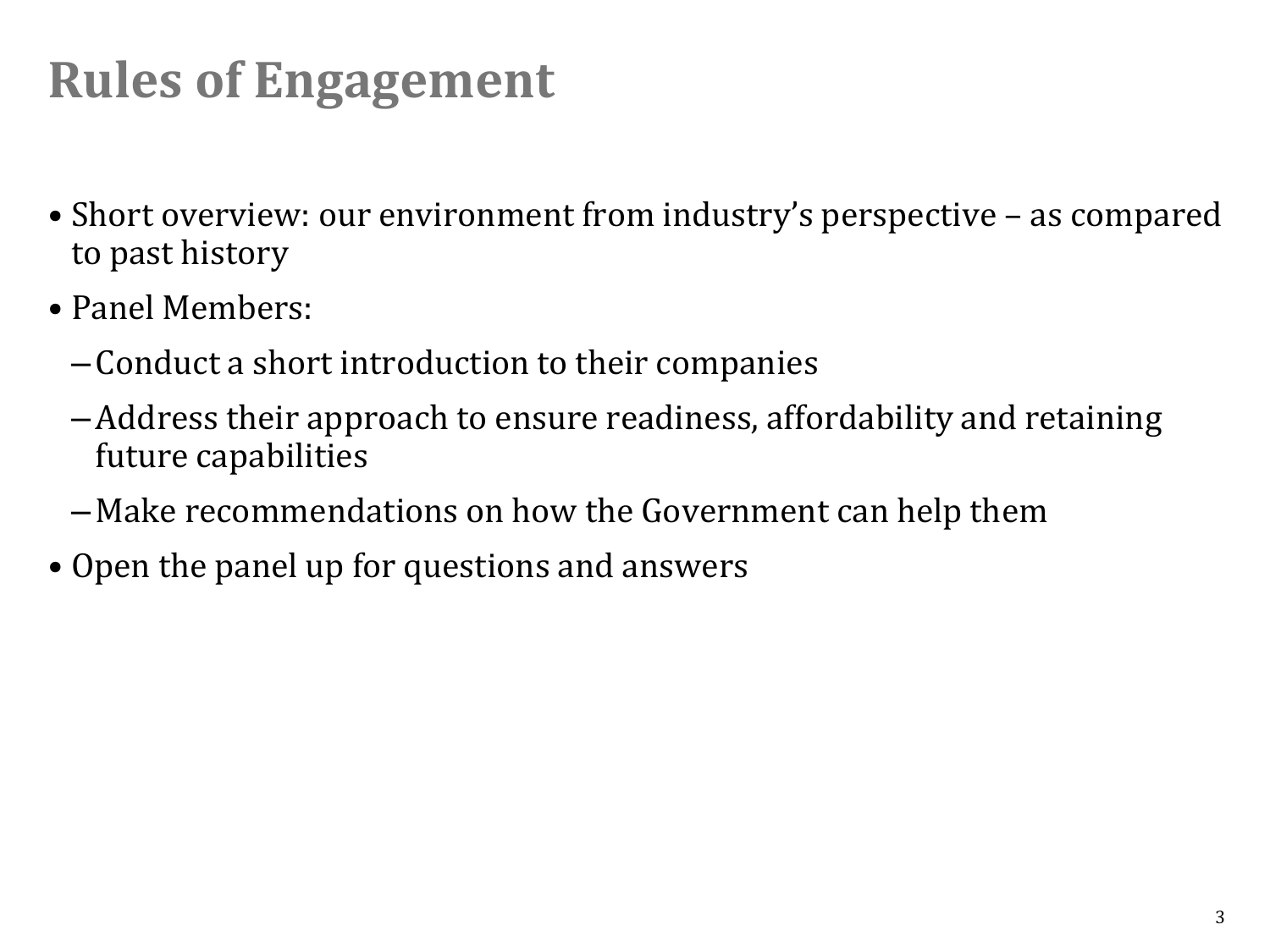### **Setting the Stage**

- "Prepare for the unknown by studying how others in the past have coped with the unforeseeable and the unpredictable" ― George S. Patton
- We've been here before: there are many parallels today with the circumstances faced by the defense industry in 1989

### *Then Now*

The Atlanta XV American Defense Preparedness Association (NDIA) 1989 Executive Conference for Industry and the U.S. Army Materiel Command

*"Moving Ahead Together"*

2015 Munitions Executive Summit & Advance Planning Briefing for Industry (APBI)

*"Transforming the Munitions Enterprise to meet Strategic Demands"* 

*"Ensuring Readiness, Affordability, and Future Capabilities"*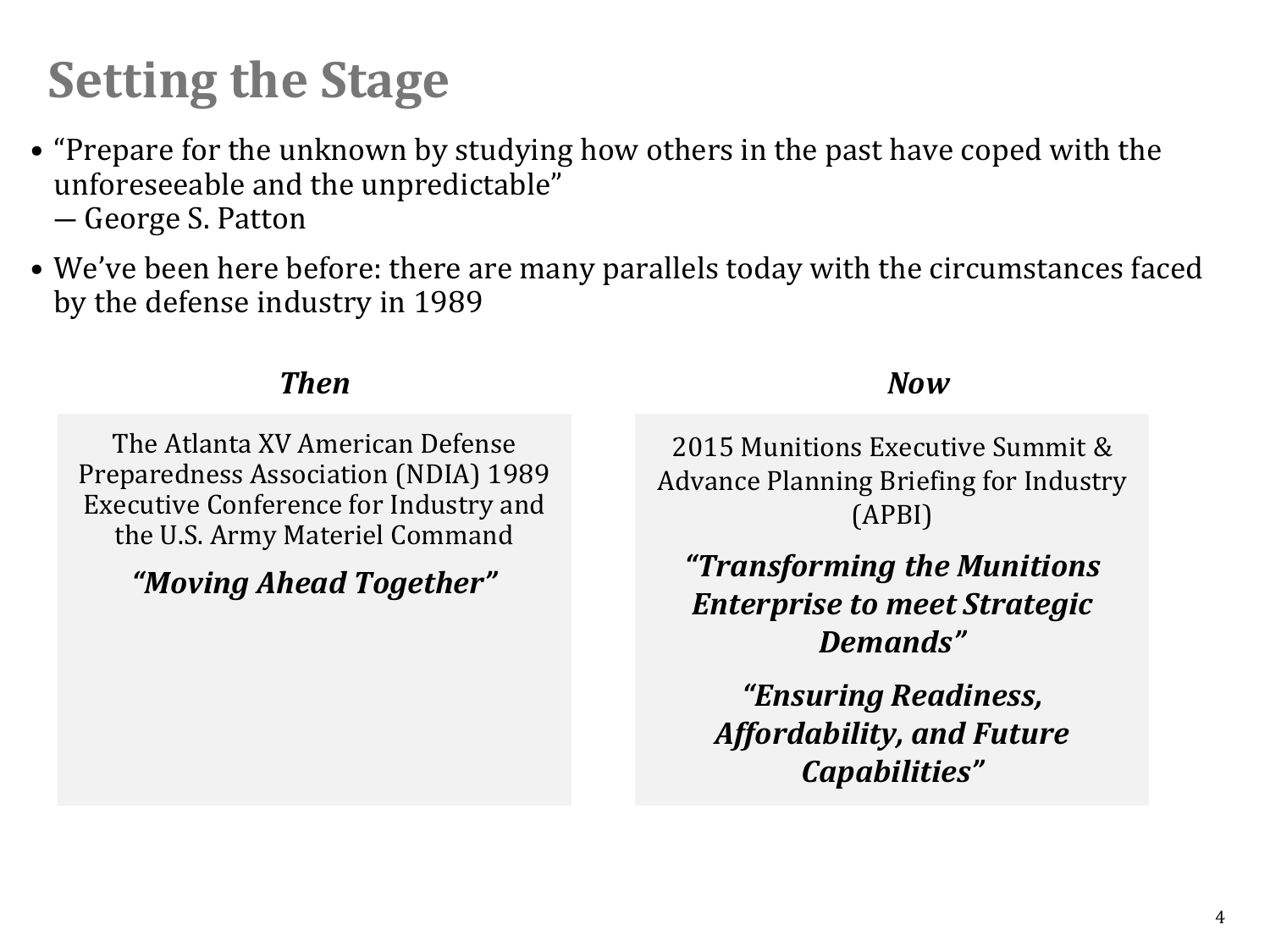### **Similar Parallels**

| <b>Relevant Issue</b>                      | <b>April 1989</b>                                                                                                                                                   | <b>April 2015</b>                                                                                                                                         |
|--------------------------------------------|---------------------------------------------------------------------------------------------------------------------------------------------------------------------|-----------------------------------------------------------------------------------------------------------------------------------------------------------|
| <b>Global Threats</b>                      | • Global drug trade<br>• Soviet Union - threat evaporating or<br>entrenching?<br>(The Berlin Wall had not fallen and Saddam<br>Hussein had not invaded Kuwait)      | • Eastern Europe: Russia, Ukraine<br>Asia - North Korea & China<br>Middle East<br>$\bullet$<br>• Africa<br>Terrorism, Unrest, and Aggression              |
| <b>Budget</b>                              | Force Restructuring (Smaller) Declining<br>$\bullet$<br>requirements<br>Base closures                                                                               | Force Restructuring (Smaller) - Declining<br>$\bullet$<br>requirements<br>• Sequestration<br>Base closures?                                               |
| <b>Industry</b><br><b>Restructuring</b>    | Rightsizing through mergers & acquisitions<br>$\bullet$<br>Loss of capabilities<br>$\bullet$                                                                        | Rightsizing through mergers & acquisitions<br>$\bullet$<br>Loss of capabilities & single point failures                                                   |
| <b>Stream Lining</b><br><b>Acquisition</b> | • Takes too long to acquire and field equipment<br>• Acquisition team needs development                                                                             | Takes too long to acquire and field equipment<br>Loss of experienced acquisition personnel                                                                |
| <b>Acquisition</b><br><b>Challenges</b>    | • Contract award protests were costly and<br>time consuming<br>• Acquisition costs, unit prices are too high                                                        | • Contract award protests are costly and time<br>consuming<br>Acquisition costs, unit prices are too high                                                 |
| <b>Communications</b>                      | • Perception that the DOD Industry is dishonest<br>& unethical<br>Relationships - Maintain a balance between<br>$\bullet$<br><b>Strictly Business and Team Work</b> | Perception DOD industry is too profitable<br>$\bullet$<br>Relationships - Maintain a balance between<br>$\bullet$<br><b>Strictly Business - Team Work</b> |